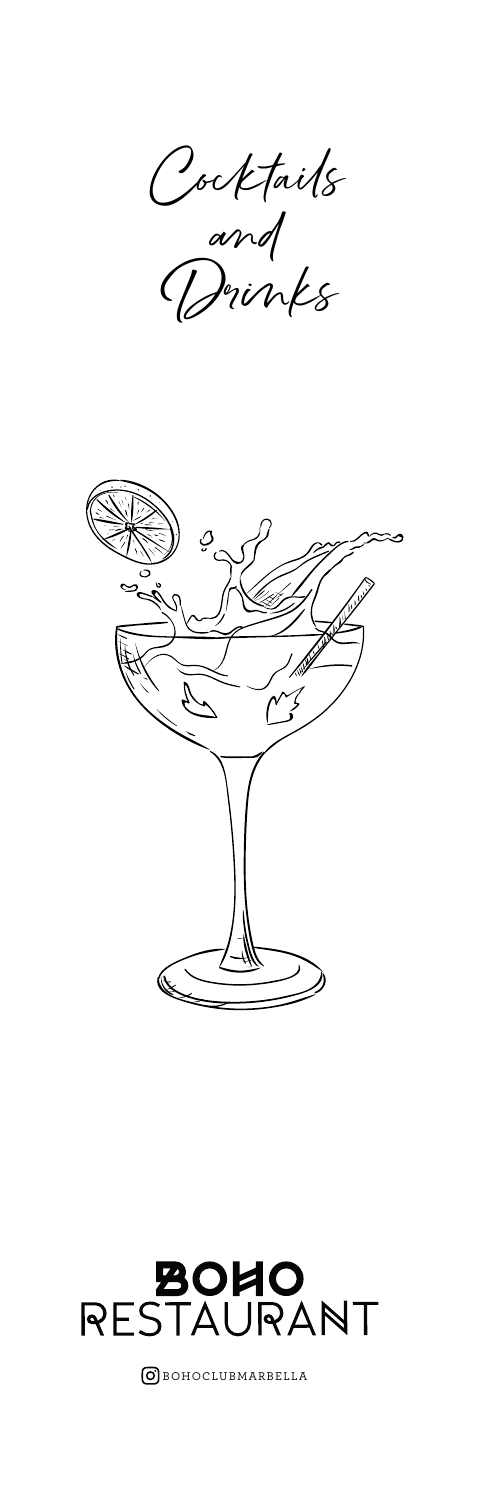Creations

# **MONKEY SIGNATURE** *18€ Monkey 47, Raspberry Scrhub , Coconut Milk, Lime Juice.*

### **XXX** *18€*

*Patron Añejo, Bacardi Carta Negra, Home Made Orgeat, Lime Juice, Pineaple Juice, Coconut Milk*

### **FIRESIDE KBT***16€*

*Maker`s Mark 46, Banana Liquor and Truffle Bitters*

#### **QUALITE** *16€*

*Grey Goose la poire, St.Germain, Martini Ambrato and Champagne*

#### **CHAPULIN** *16€*

*Patron Silver, Roast Pepper, Lime Juice and Ginger-Beer*

# **NUBES DE MARBELLA** *18€*

*Bombay Sapphire inf.Marshmallow, Strawberry, Lime Juice, White Chocolat, Hibiscus and Lemon Foam*

## **VITAMINA C** *18€*

*Martini Fiero and Mezcal, Mandarin Juice, Egg White*

### **SKULL CANDY** *18€*

*Brugal 1888 Inf.Cinnamon, Bacardi Carta Negra, Pass- -ion Fruit, Home Made Falernum Cream and Orange Juice.*

#### **AMERICANO 2.0** *16€*

*Martini Bitter, Martini Rubino, Ginger Beer and Pinch of Salt.*

**VESPA** *16€*

*Malfy Grapefruit, Lime, Fresh Mint and Soda.*

#### **CANTARITO 16€**

*Patron Silver, Lime Cordial, Grapefruit Soda,* 

*Lime juice.*

#### **BICILCETA 16€**

*Martini Fiero, Mandarin Schrub and Rasberry Soda*

#### **AMELIA** *16€*

*Grey Goose, St.Germain, Raspberry, Lime Juice*

#### *SAMURAI 16€*

*Roku, Basil, Apple liquor, Camomile and Egg White*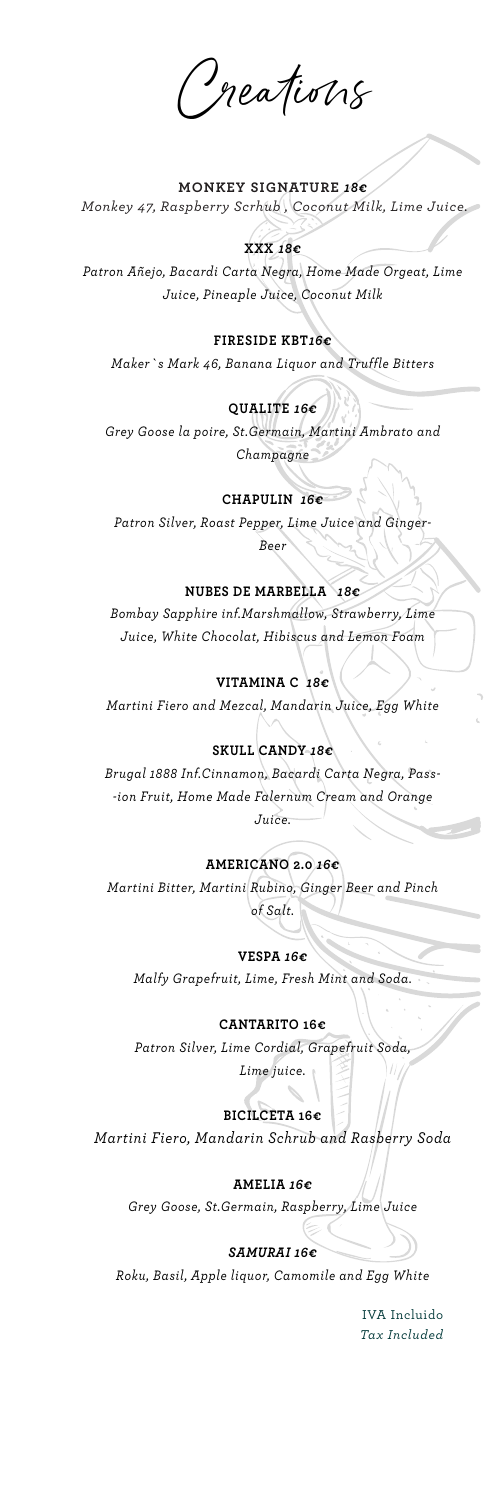Old School

**NEGRONI BX** *16€ Sipsmith, Campari, Martini Rubino (15 days in px oak)* 

**BOULEVARDIER** *16€ Maker´s Mark, Campari, Belsazar red*

**ESPRESSO MARTINI** *16€ Grey Goose,Borguetti, Hazelnut Syrup and Coffe*

# **HUGO SPRITZ** *16€*

*St.Germain,Fresh Mint, Soda and Cava*

### **PISCO SOUR** *16€*

*Demonio de los andes, Lemon Juice, Egg White and Simple Syrup.*

### **WHISKY SOUR** *16€*

*Dewar´s Caribbean Smooth, Lime Juice, Egg White and Simple Syrup*

# **PORNOSTAR MARTINI** *16€*

*Grey Goose, Passion Fruit, Vanila Syrup and Shot of Champagne.*

#### **COVER CLUB** *16€*

*Bombay Bramble, Raspberry, Lime Juice and Egg White*

**MICHELADA** *16€ Tomato mix, Perrins Souce, Lime Juice and Chipotle Souce*

Mocktail´s

**MANDARIN SMASH** *14€ Mandarin Scrhub, Lime Juice, Spicy Mango and Sparkling water.*

**GREEN SOUR** *14€ Apple Juice, Basil , Lime Juice and soda*

**BANANA CREAM** *14€ Banana Cream and Spiced Pineaple with Coconut Milk.* 

IVA Incluido *Tax Included*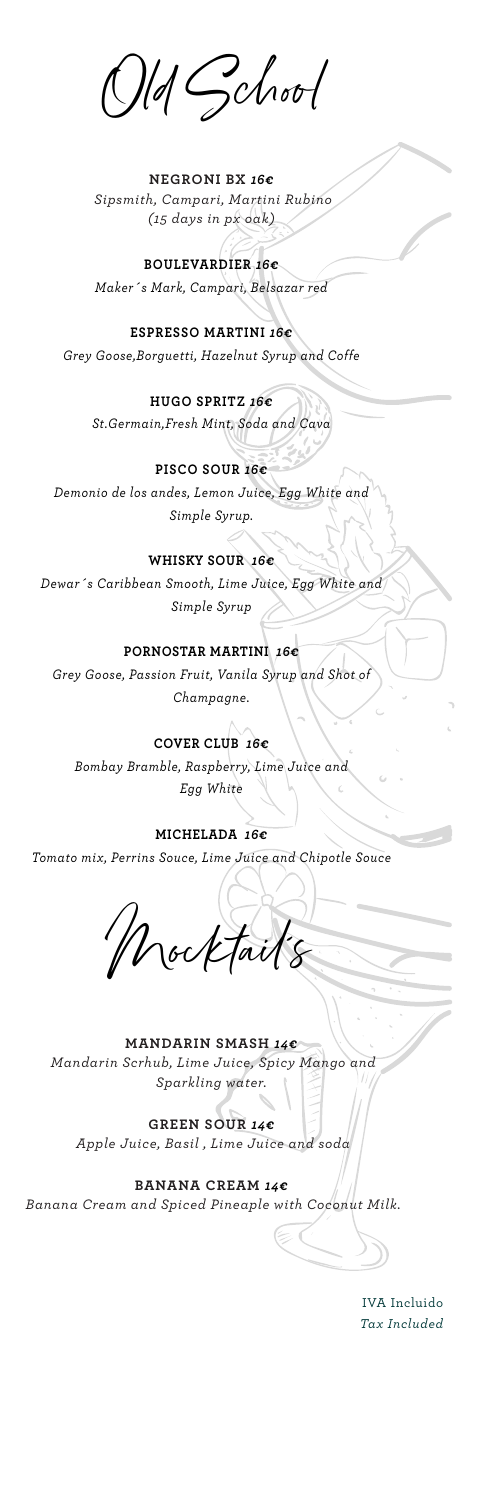House  $C_j$ in & Conic

**BOMBAY PREMIER CRU 18€** *Fever tree , Lemon peel, Lime peel and Juniper*

**ROKU 18€** *Fever tree Mediterranean, Ginger and Lemon peel*

**SIPSMITH 16€** *Fever tree Elderflower, Orange peel and Cinnamon*

**OXLEY 18€** *Fever tree Raspberry and Rhubarb, Grapefruit peel and Cardamom*

**BOMBAY PRESSE 16€** *Fever tree. Lemon peel and Lemon escent*

Spirits

Gin Glass Bottle

| <b>Bombay Sapphire</b> | 16€ | 350€ |
|------------------------|-----|------|
| Bombay S. Premier Cru  | 18€ | 350€ |
| Bombay Pressé          | 16€ | 350€ |
| <b>Brockmans</b>       | 18€ | 375€ |
| Gin Mare               | 18€ | 350€ |
| Hendrick s             | 18€ | 375€ |
| Martin Miller's        | 16€ | 350€ |
| Monkey 47              | 18€ | 375€ |
| Nordes                 | 16€ | 375€ |
| Malfy Rose             | 16€ |      |
| Roku                   | 16€ | 350€ |
| Sipsmith               | 16€ | 350€ |
| Oxley                  | 18€ | 375€ |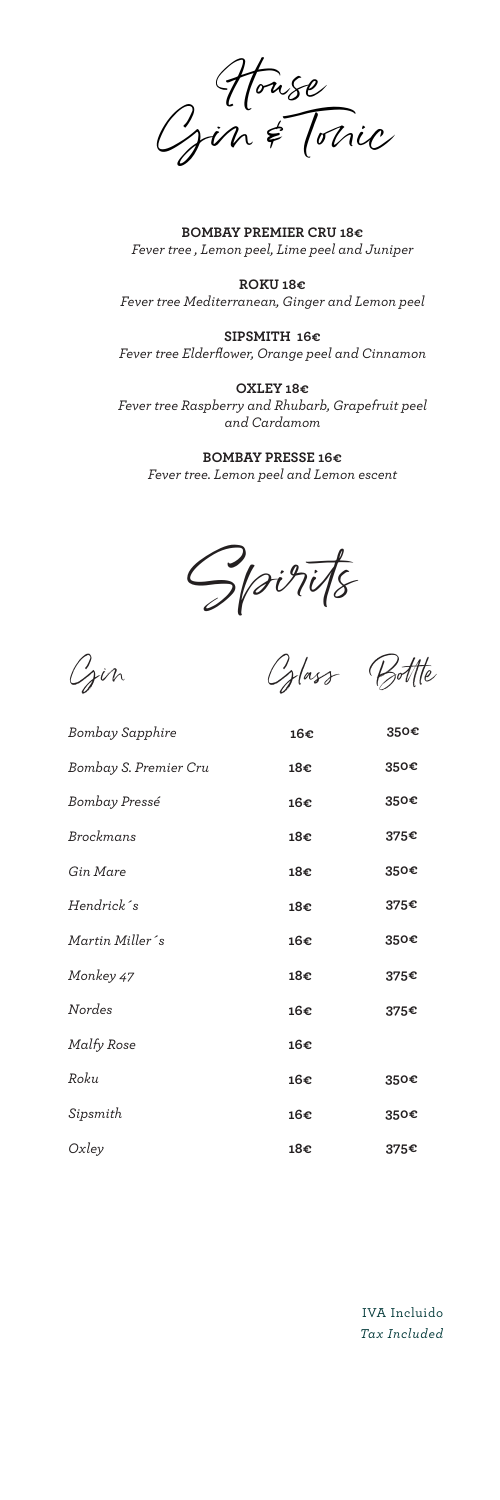| Vodka               | Cylass | ltte |
|---------------------|--------|------|
| Grey Goose          | 18€    | 350€ |
| Grey Goose la Poire | 16€    | 350€ |
| Belvedere           | 18€    | 375€ |
| Absolut             | 16€    | 350€ |
|                     |        |      |

**16€**

**350€**

*Stolichnaya* 

Rum

| Bacardi 8           | 18€ | 375€ |
|---------------------|-----|------|
| Brugal 1888         | 18€ | 350€ |
| Diplomatico         | 20€ | 450€ |
| Dos Maderas Px      | 20€ | 450€ |
| Flor de Caña 15     | 20€ | 500€ |
| Havana Sel.Maestros | 18€ | 475€ |
| Havana 7            | 16€ | 350€ |
| Santa Teresa 1796   | 18€ | 375€ |
| Zacapa 23           | 20€ | 400€ |
| Zacapa XO           | 22€ | 550€ |

Tequila

| Patron Silver        | 16€  | 350€ |
|----------------------|------|------|
| Patron Añejo         | 16€  | 350€ |
| Patron Reposado      | 18€  | 400€ |
| Don Julio 70         | 20€  | 450€ |
| Don Julio 1942       | 25€  | 550€ |
| Clase Azul           | 30€  | 550€ |
| Claze Azul Ultra     | 350€ |      |
| Gran Patron Burdeos  | 75€  |      |
| Gran Patron Platinum | 25€  |      |
| Avion 44             | 20€  | 400€ |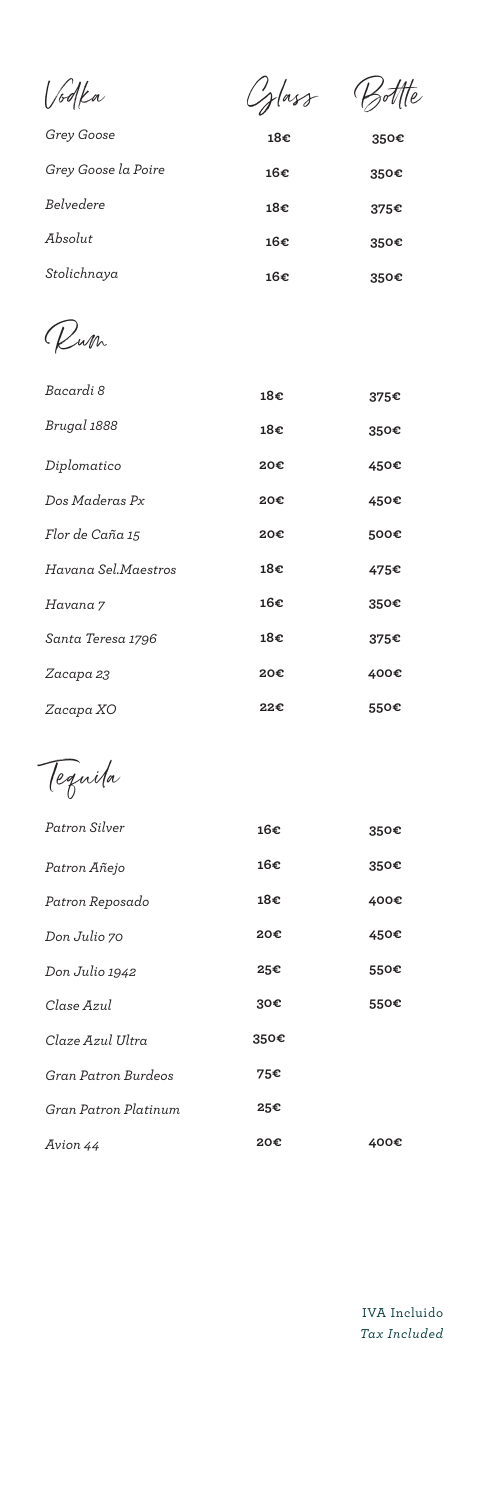Whisky Glass Bottle

| Dewar's 15             | 16€  | 350€ |
|------------------------|------|------|
| Dewar's 18             | 18€  | 375€ |
| Dewar's 21             | 25€  | 390€ |
| Macallan 12            | 16€  | 250€ |
| Macallan 15            | 25€  |      |
| Macallan 18            | 40€  |      |
| Macallan 25            | 200€ |      |
| Macallan Reflexion     | 150€ |      |
| Macallan Decanter nº 6 | 500€ |      |
| Chivas 18              | 18€  | 350€ |
| Glenfiddich            | 16€  | 375€ |
| Chivas Misunara        | 16€  | 350€ |
| Hibiki Harmony         | 18€  | 350€ |
| Talisker 10            | 25€  | 400€ |
| Johnnie Walker Blue    | 20€  | 375€ |
| Johnnie Walker Gold    | 18€  | 350€ |
| Maker's Mark 46        | 18€  |      |
| Glenrothes 25          | 80€  |      |

Cognac & Brandy

| Louis XIII            | 65€ (1cl) |
|-----------------------|-----------|
| Courvoiser Initiale   | 130€      |
| Courvoiser xo         | 25€       |
| Hennessy vsop         | 18€       |
| Hennessy xo           | 25€       |
| Carlos I Gran Reserva | 18€       |
| Carlos 1520           | 20€       |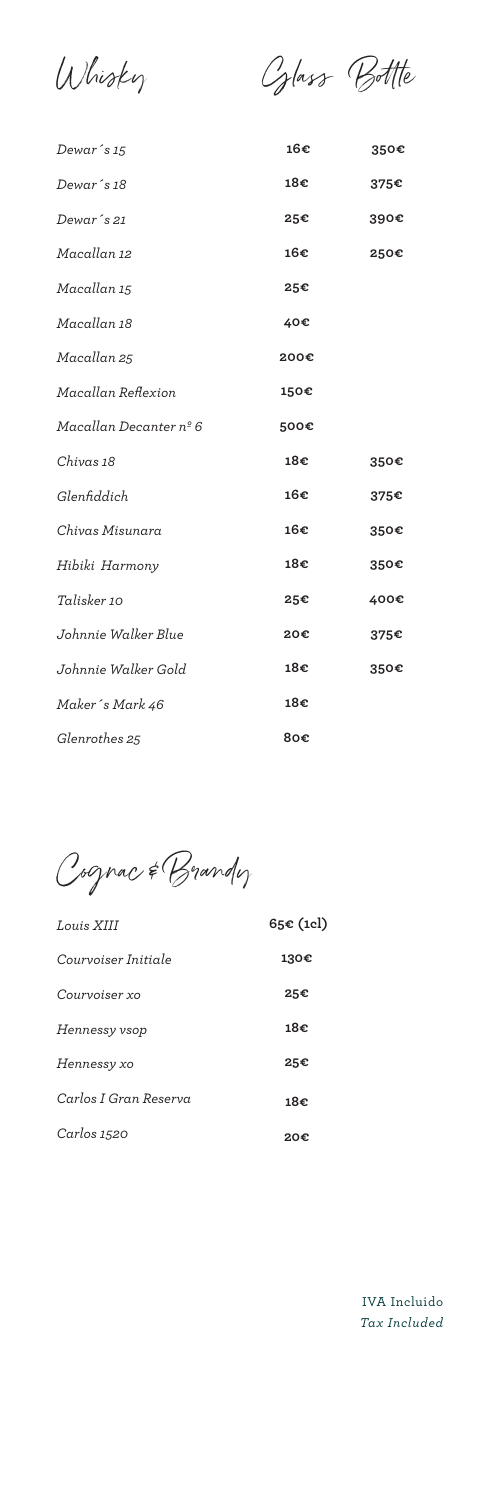Sangrias

Exotic **45€**

*White Wine, Apricot, Orange Juice, Chutney mango, kiwi, Strowberry and melon.*

Wild **45€**

*Rose Wine, Dry Curacao, Passion Fruit Liquor, Watermelon and Raspberry.*

Tropical **45€**

*Cava, Apricot, Orange Juice, Passion Fruit syrup, Basil and Stowberry*

Boho **100€**

*Martini fiero ,Champagne, Lemoncello, Vanila Syrup, Fresh Mint and Grape*

Enjoy